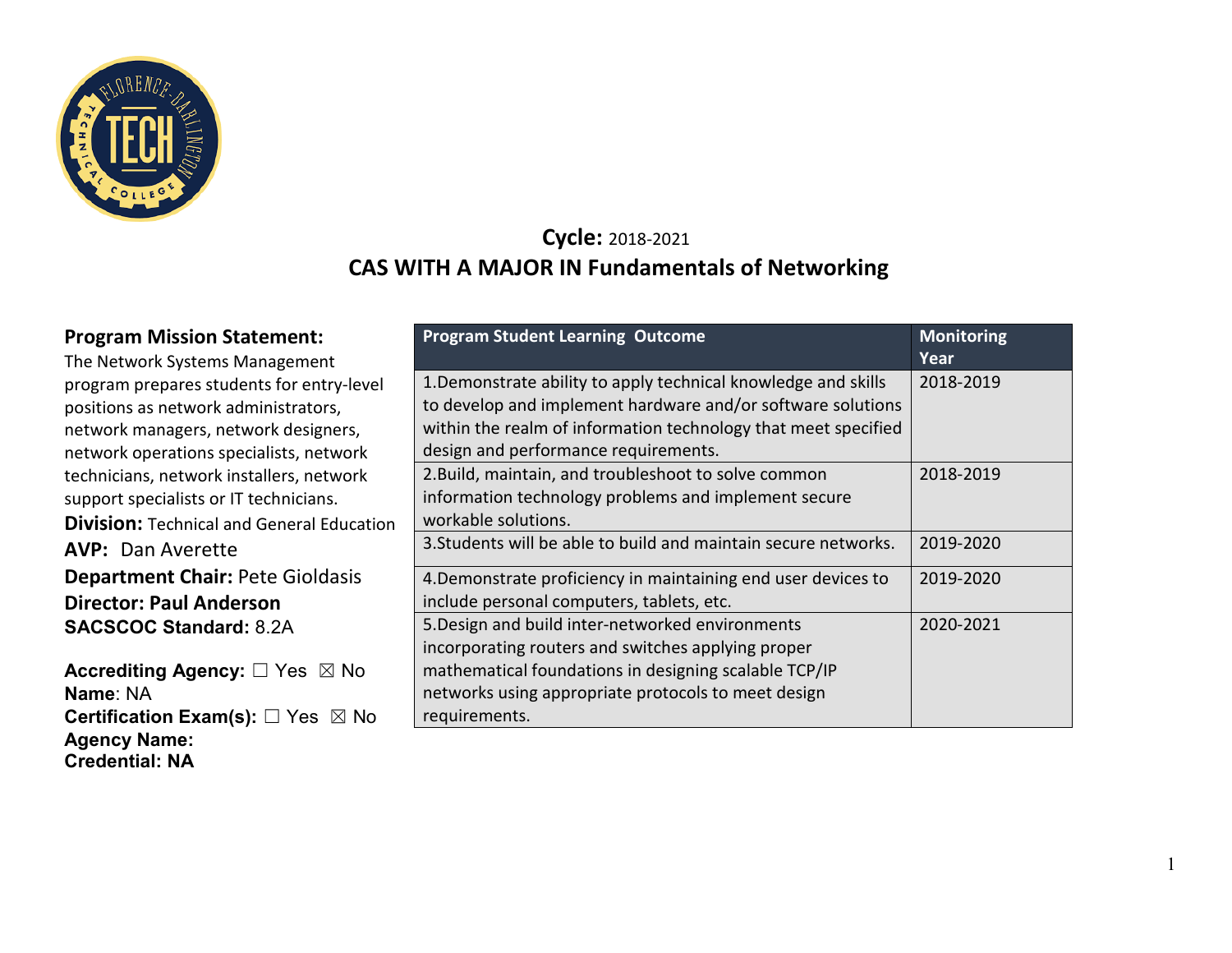## **STUDENT LEARNING OUTCOMES FOR CAS.NET – 2018-2019**

| A. Program<br><b>Student Learning</b><br><b>Outcomes</b>                                                                                                                                                                                                                                                                        | <b>B.</b> What<br>courses<br>are PSLOs<br><b>Assessed</b>                      | C. Methods for<br><b>Outcomes</b><br><b>Assessment</b>                                               | <b>D. Expected Level</b><br>of Program<br><b>Performance</b>                | E. Data<br><b>Collection</b>                                                                  | <b>F. Results</b>                                                                                                                                                                                                              | <b>G. Plan For Improvement</b>                                                                                                                                                  |
|---------------------------------------------------------------------------------------------------------------------------------------------------------------------------------------------------------------------------------------------------------------------------------------------------------------------------------|--------------------------------------------------------------------------------|------------------------------------------------------------------------------------------------------|-----------------------------------------------------------------------------|-----------------------------------------------------------------------------------------------|--------------------------------------------------------------------------------------------------------------------------------------------------------------------------------------------------------------------------------|---------------------------------------------------------------------------------------------------------------------------------------------------------------------------------|
| What should the<br>graduates of your<br>program be able to<br>do?                                                                                                                                                                                                                                                               | Where do<br>vou see<br>evidence that<br>the student<br>can do these<br>things? | How does your<br>program evaluate<br>student/graduate<br>skills/abilities?                           | What is the expected<br>level of student<br>performance for the<br>program? | When will you<br>collect the data<br>needed to evaluate<br>the performance of<br>the program? | What are the<br>results of the<br>evaluation?<br><b>NOTE: include</b><br>student ratio with<br>all results.                                                                                                                    | How will you use this information<br>to improve the program                                                                                                                     |
| 1. Students<br>completing the NET<br>certificate will:<br>"Demonstrate the<br>ability to apply<br>technical knowledge<br>and skills to develop<br>and implement<br>hardware and/or<br>software solutions<br>within the realm of<br>information<br>technology that meet<br>specified design and<br>performance<br>requirements". | <b>IST 202</b><br><b>CISCO Router</b><br>Configuration                         | The students will<br>demonstrate their<br>abilities by<br>successfully<br>completing skills<br>exam. | 70% of the students<br>will receive 70% or<br>higher on the exam.           | Spring 2019                                                                                   | Met.<br>11 out of the<br>students 15 (73%).<br>received a 70% or<br>higher on the<br>artifact chosen for<br>this assessment.<br>The lowest score<br>for this artifact<br>was 61% and the<br>highest was 100%.<br>Mean was 78%. | Benchmark was met.<br>Skills exams have been updated.<br>Course content and teaching<br>strategies will also be modified for<br>future terms to address areas of<br>difficulty. |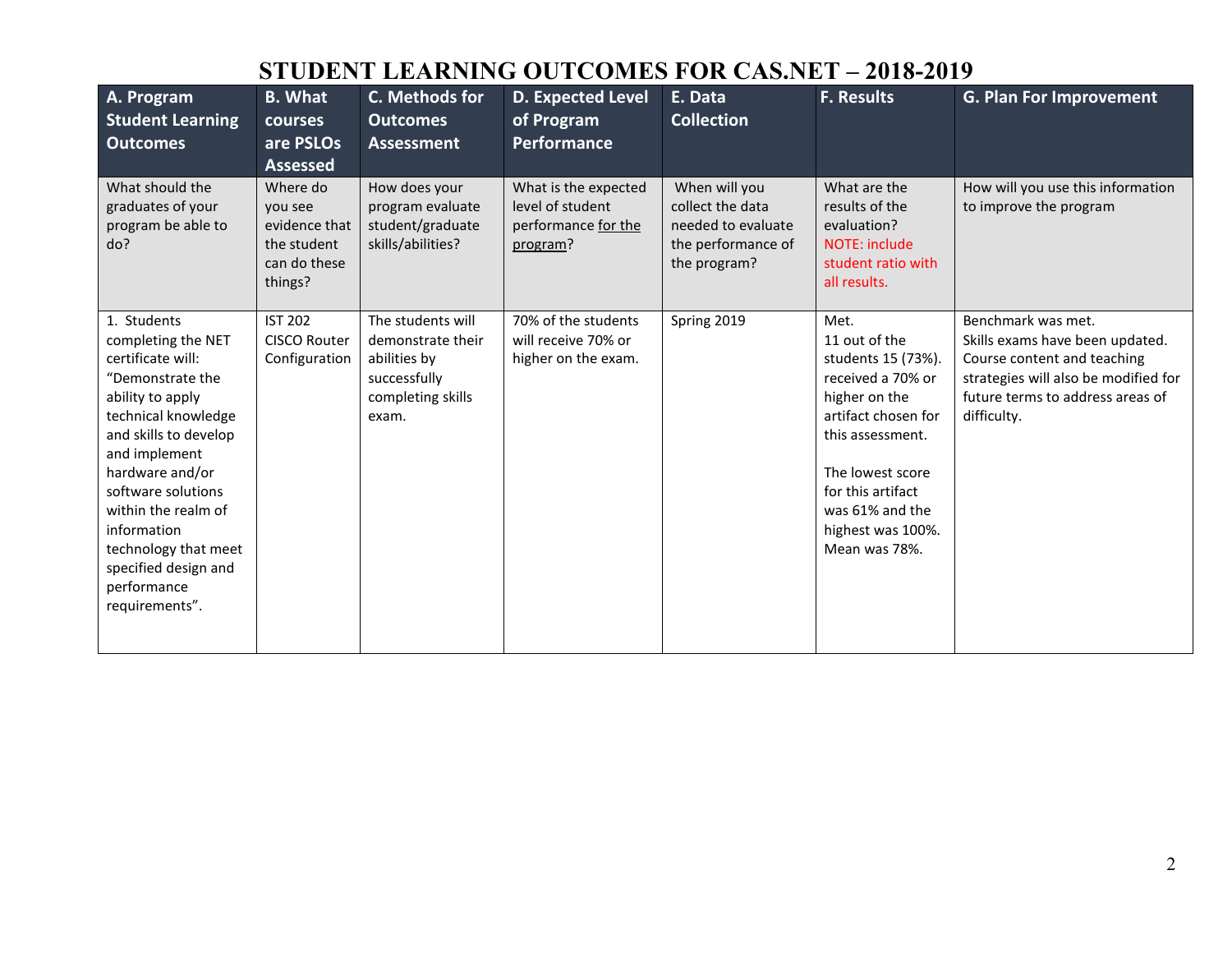# **STUDENT LEARNING OUTCOMES FOR CAS.NET – 2018-2019**

| A. Program<br><b>Student Learning</b><br><b>Outcomes</b>                                                                                        | <b>B.</b> What<br>courses<br>are<br><b>PSLOs</b><br><b>Assessed</b>                  | C. Methods for<br><b>Outcomes</b><br><b>Assessment</b>                     | <b>D. Expected Level</b><br>of Program<br>Performance                       | <b>E. Data Collection</b>                                                                     | <b>F. Results</b>                                                                                                                                                                                             | <b>G. Plan For Improvement</b>                                                                                                                |
|-------------------------------------------------------------------------------------------------------------------------------------------------|--------------------------------------------------------------------------------------|----------------------------------------------------------------------------|-----------------------------------------------------------------------------|-----------------------------------------------------------------------------------------------|---------------------------------------------------------------------------------------------------------------------------------------------------------------------------------------------------------------|-----------------------------------------------------------------------------------------------------------------------------------------------|
| What should the<br>graduates of your<br>program be able to<br>do?                                                                               | Where do<br>you see<br>evidence<br>that the<br>student<br>can do<br>these<br>things? | How does your<br>program evaluate<br>student/graduate<br>skills/abilities? | What is the expected<br>level of student<br>performance for the<br>program? | When will you collect<br>the data needed to<br>evaluate the<br>performance of the<br>program? | What are the<br>results of the<br>evaluation?<br><b>NOTE: include</b><br>student ratio with<br>all results.                                                                                                   | How will you use this information<br>to improve the program?                                                                                  |
| 2. Build, maintain,<br>and troubleshoot to<br>solve common<br>information<br>technology problems<br>and implement secure<br>workable solutions. | <b>CPT 257</b><br>Operating<br>Systems                                               | All students will<br>attempt and 60%<br>pass lab portfolios.               | 60% will achieve a<br>passing score on the<br>Lab portfolio.                | Spring 2019                                                                                   | Met.<br>16 out of the<br>students 16 (100%)<br>received a 70% or<br>higher on the<br>artifact chosen for<br>this assessment.<br>The lowest score<br>for this artifact<br>was 75% and the<br>highest was 100%. | We did meet our goal of 60% pass<br>rate.<br>Continue to review the lab<br>portfolios before the due date so<br>make sure they are completed. |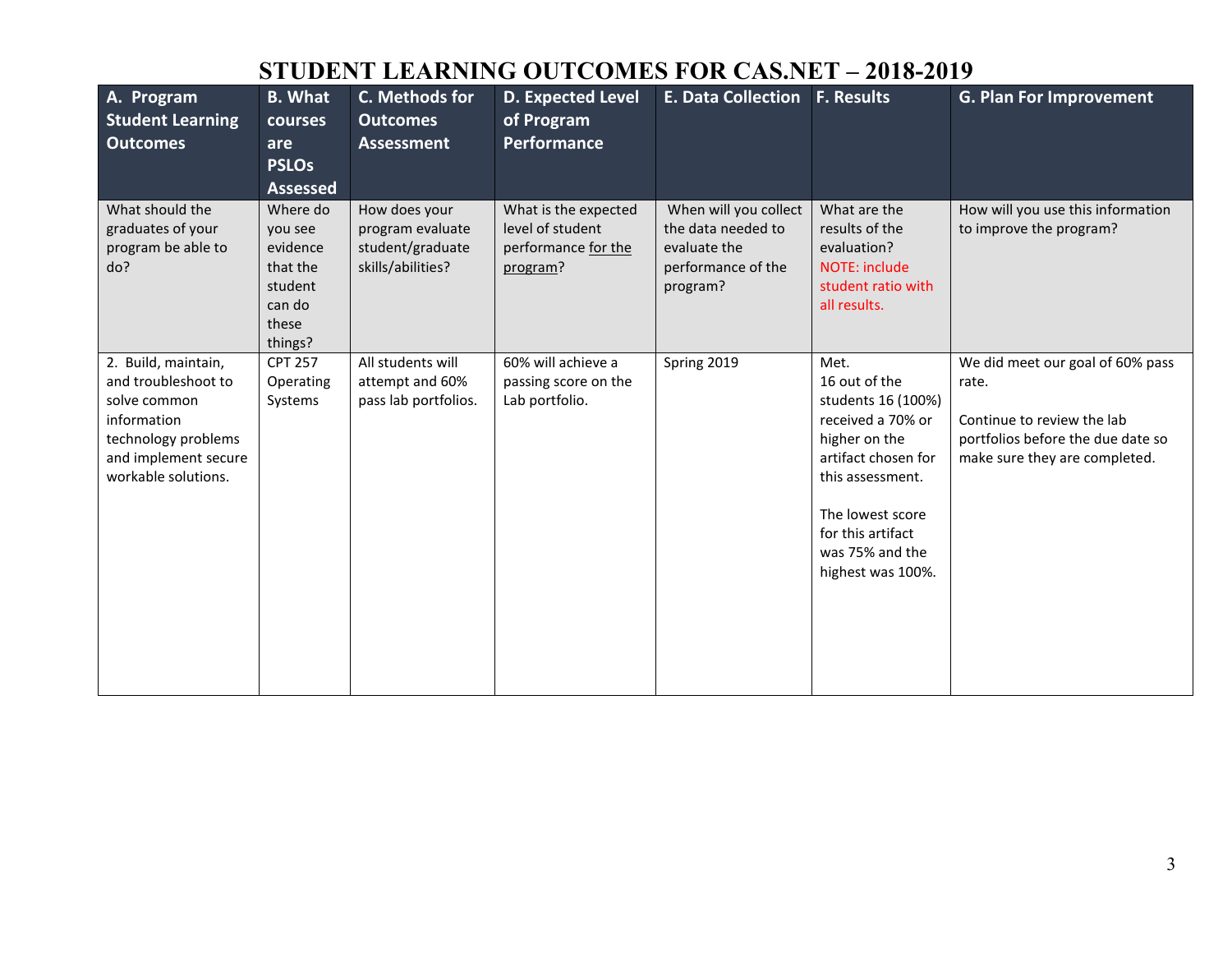|                                                                   |                                                                             |                                                                            |                                                                             |                                                                                                  | STUDENT LEARNING OUTCOMES FOR CAS.NET – 2019-2020                                              |                                                                |
|-------------------------------------------------------------------|-----------------------------------------------------------------------------|----------------------------------------------------------------------------|-----------------------------------------------------------------------------|--------------------------------------------------------------------------------------------------|------------------------------------------------------------------------------------------------|----------------------------------------------------------------|
| A. Program<br><b>Student Learning</b>                             | <b>B. What</b><br>courses are                                               | C. Methods<br>for Outcomes                                                 | <b>D. Expected Level</b><br>of Program                                      | E. Data<br><b>Collection</b>                                                                     | <b>F. Results</b>                                                                              | <b>G. Plan For Improvement</b>                                 |
| <b>Outcomes</b>                                                   | <b>PSLOs</b>                                                                | <b>Assessment</b>                                                          | <b>Performance</b>                                                          |                                                                                                  |                                                                                                |                                                                |
|                                                                   | <b>Assessed</b>                                                             |                                                                            |                                                                             |                                                                                                  |                                                                                                |                                                                |
| What should the<br>graduates of your<br>program be able to<br>do? | Where do you<br>see evidence<br>that the<br>student can do<br>these things? | How does your<br>program evaluate<br>student/graduate<br>skills/abilities? | What is the expected<br>level of student<br>performance for the<br>program? | When will you<br>collect the data<br>needed to<br>evaluate the<br>performance of<br>the program? | What are the results of the<br>evaluation?<br>NOTE: include student<br>ratio with all results. | How will you use this<br>information to improve the<br>program |
| 3. Students will be                                               | <b>IST 201</b>                                                              | The students will                                                          | 70% of the students                                                         | Fall 2019                                                                                        | Benchmark not met.                                                                             | Benchmark not met.                                             |
| able to build and                                                 | Cisco                                                                       | demonstrate                                                                | will receive 70% or                                                         |                                                                                                  | 9 of 23 students (39%)                                                                         | Upon review of the course                                      |
| maintain secure                                                   | Internetworking                                                             | their abilities by                                                         | higher on the exam.                                                         |                                                                                                  | received a 70% or higher                                                                       | content it was determined that                                 |
| networks.                                                         | Concepts                                                                    | successfully                                                               |                                                                             |                                                                                                  | on the artifact chosen for                                                                     | too much material was                                          |
|                                                                   |                                                                             | completing end                                                             |                                                                             |                                                                                                  | this assessment.                                                                               | included. Course has been                                      |
|                                                                   |                                                                             | of course skills                                                           |                                                                             |                                                                                                  |                                                                                                | updated and content overload                                   |
|                                                                   |                                                                             | exams.                                                                     |                                                                             |                                                                                                  | The lowest score for this                                                                      | has been addressed.                                            |
|                                                                   |                                                                             |                                                                            |                                                                             |                                                                                                  | artifact was 0% and the                                                                        |                                                                |
|                                                                   |                                                                             |                                                                            |                                                                             |                                                                                                  | highest was 97%. Section 1                                                                     |                                                                |
|                                                                   |                                                                             |                                                                            |                                                                             |                                                                                                  | mean was 72.6%. Section 2<br>mean was 31.4%. Overall                                           |                                                                |
|                                                                   |                                                                             |                                                                            |                                                                             |                                                                                                  | mean was 58%. Comment:                                                                         |                                                                |
|                                                                   |                                                                             |                                                                            |                                                                             |                                                                                                  | There were two sections of                                                                     |                                                                |
|                                                                   |                                                                             |                                                                            |                                                                             |                                                                                                  | this course. All except one                                                                    |                                                                |
|                                                                   |                                                                             |                                                                            |                                                                             |                                                                                                  | of the students who were                                                                       |                                                                |
|                                                                   |                                                                             |                                                                            |                                                                             |                                                                                                  | successful in this exam                                                                        |                                                                |
|                                                                   |                                                                             |                                                                            |                                                                             |                                                                                                  | were in section 1. Both                                                                        |                                                                |
|                                                                   |                                                                             |                                                                            |                                                                             |                                                                                                  | sections were taught by                                                                        |                                                                |
|                                                                   |                                                                             |                                                                            |                                                                             |                                                                                                  | the same instructor using                                                                      |                                                                |
|                                                                   |                                                                             |                                                                            |                                                                             |                                                                                                  | the same techniques and                                                                        |                                                                |
|                                                                   |                                                                             |                                                                            |                                                                             |                                                                                                  | content. This exam result                                                                      |                                                                |
|                                                                   |                                                                             |                                                                            |                                                                             |                                                                                                  | is similar to that for other                                                                   |                                                                |
|                                                                   |                                                                             |                                                                            |                                                                             |                                                                                                  | exams throughout the                                                                           |                                                                |
|                                                                   |                                                                             |                                                                            |                                                                             |                                                                                                  | semester. Section 1 usually                                                                    |                                                                |
|                                                                   |                                                                             |                                                                            |                                                                             |                                                                                                  | did better than Section 2.                                                                     |                                                                |

## **STUDENT LEARNING OUTCOMES FOR CAS.NET – 2019-2020**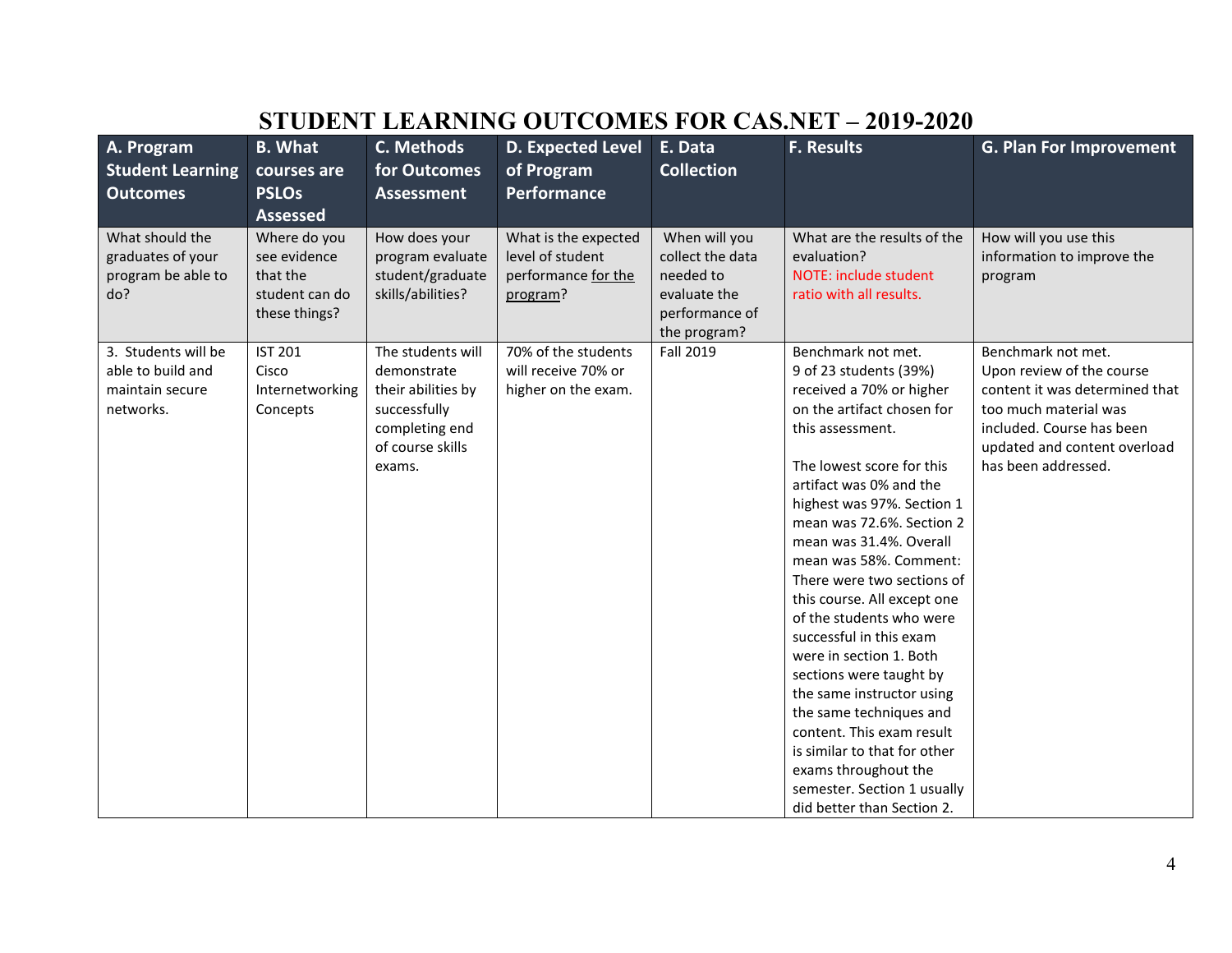| A. Program<br><b>Student Learning</b><br><b>Outcomes</b>                                                                  | <b>B. What</b><br>courses are<br><b>PSLOs</b><br><b>Assessed</b>            | C. Methods<br>for Outcomes<br>Assessment                                                                                                                                      | <b>D. Expected Level</b><br>of Program<br><b>Performance</b>                | E. Data<br><b>Collection</b>                                                                     | <b>F. Results</b>                                                                                                                                                                     | <b>G. Plan For Improvement</b>                                                                                                                                                   |
|---------------------------------------------------------------------------------------------------------------------------|-----------------------------------------------------------------------------|-------------------------------------------------------------------------------------------------------------------------------------------------------------------------------|-----------------------------------------------------------------------------|--------------------------------------------------------------------------------------------------|---------------------------------------------------------------------------------------------------------------------------------------------------------------------------------------|----------------------------------------------------------------------------------------------------------------------------------------------------------------------------------|
| What should the<br>graduates of your<br>program be able to<br>do?                                                         | Where do you<br>see evidence<br>that the<br>student can do<br>these things? | How does your<br>program evaluate<br>student/graduate<br>skills/abilities?                                                                                                    | What is the expected<br>level of student<br>performance for the<br>program? | When will you<br>collect the data<br>needed to<br>evaluate the<br>performance of<br>the program? | What are the results of the<br>evaluation?<br>NOTE: include student<br>ratio with all results.                                                                                        | How will you use this<br>information to improve the<br>program                                                                                                                   |
| 4. Demonstrate<br>proficiency in<br>maintaining end<br>user devices to<br>include personal<br>computers, tablets,<br>etc. | <b>CPT 285</b><br>PC Hardware<br>Concepts                                   | The students will<br>demonstrate<br>their abilities by<br>successfully<br>completing the<br>Chapter 1 test<br>"Personal<br>Computers-<br>Maintaining and<br>Troubleshooting". | All students will<br>attempt and 70%<br>pass this assessment.               | <b>Fall 2019</b>                                                                                 | Not Met.<br>15 out of 24 (62.5%) made<br>70% or higher.<br>The lowest score for this<br>artifact was 40% and the<br>highest was 88%.<br>The cohort average for this<br>event was 74%. | Benchmark not met.<br>This was their first test. The<br>faculty will be Implementing a<br>practice test to prepare them<br>for the testing format to help<br>improve the grades. |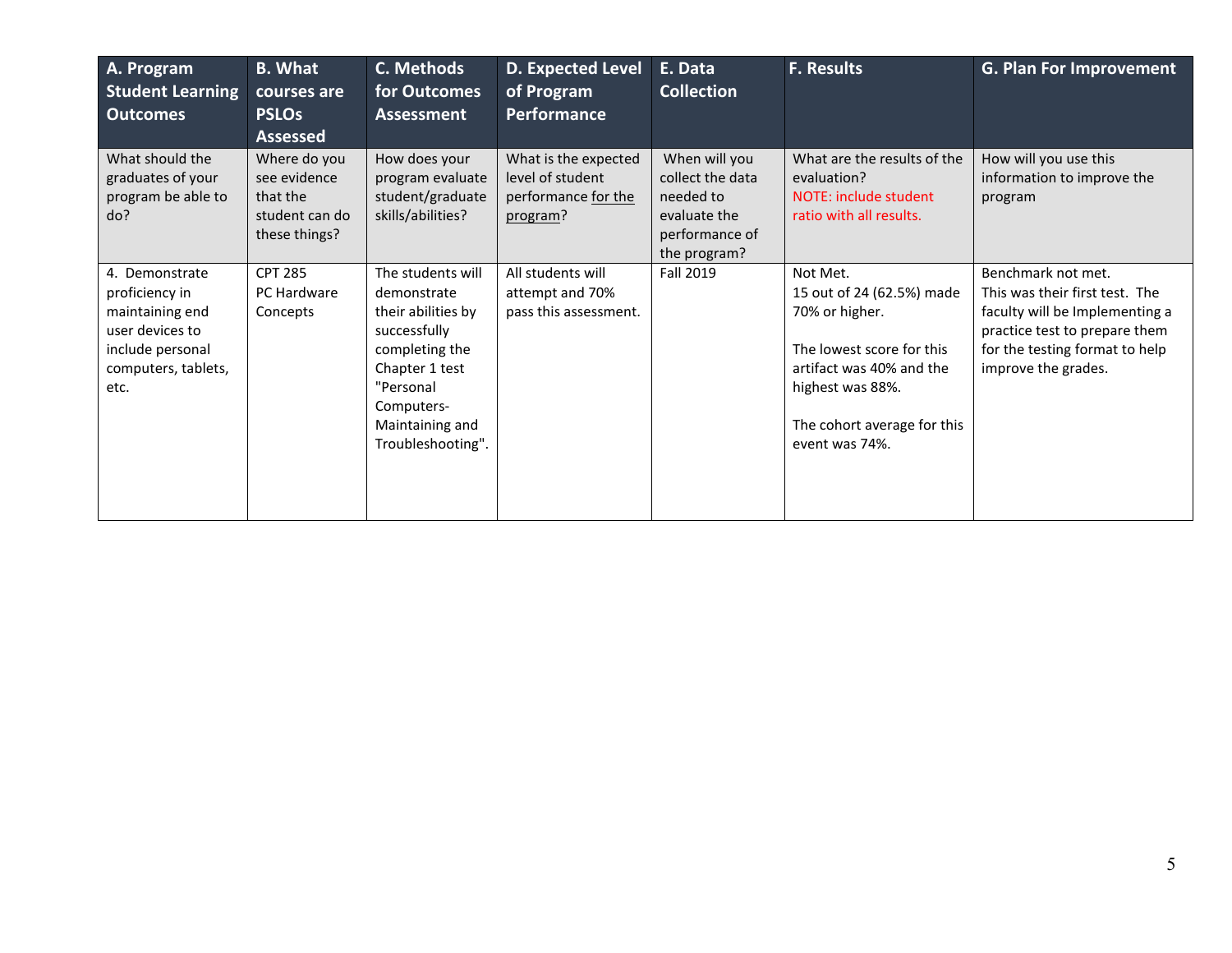# **STUDENT LEARNING OUTCOMES FOR CAS.NET – 2020-2021**

| A. Program<br><b>Student Learning</b><br><b>Outcomes</b>                                                                                                                                                                                                     | <b>B.</b> What<br>courses are<br><b>PSLOs</b><br><b>Assessed</b>               | C. Methods for<br><b>Outcomes</b><br><b>Assessment</b>                                                                                                                                                             | D. Expected Level<br>of Program<br><b>Performance</b>                       | E. Data<br><b>Collection</b>                                                                  | <b>F. Results</b>                                                                                                                                                                                                                                | <b>G. Plan For Improvement</b>                                                                                                                                                                                                                                                                                                                                                                                                                                                                                                                                                      |
|--------------------------------------------------------------------------------------------------------------------------------------------------------------------------------------------------------------------------------------------------------------|--------------------------------------------------------------------------------|--------------------------------------------------------------------------------------------------------------------------------------------------------------------------------------------------------------------|-----------------------------------------------------------------------------|-----------------------------------------------------------------------------------------------|--------------------------------------------------------------------------------------------------------------------------------------------------------------------------------------------------------------------------------------------------|-------------------------------------------------------------------------------------------------------------------------------------------------------------------------------------------------------------------------------------------------------------------------------------------------------------------------------------------------------------------------------------------------------------------------------------------------------------------------------------------------------------------------------------------------------------------------------------|
| What should the<br>graduates of your<br>program be able to<br>do?                                                                                                                                                                                            | Where do you<br>see evidence<br>that the<br>student can<br>do these<br>things? | How does your<br>program evaluate<br>student/graduate<br>skills/abilities?                                                                                                                                         | What is the expected<br>level of student<br>performance for the<br>program? | When will you collect<br>the data needed to<br>evaluate the<br>performance of the<br>program? | What are the<br>results of the<br>evaluation?<br>NOTE: include<br>student ratio with<br>all results.                                                                                                                                             | How will you use this information<br>to improve the program                                                                                                                                                                                                                                                                                                                                                                                                                                                                                                                         |
| 5. Design and build<br>inter-networked<br>environments<br>incorporating routers<br>and switches applying<br>proper mathematical<br>foundations in<br>designing scalable<br>TCP/IP networks using<br>appropriate protocols<br>to meet design<br>requirements. | <b>IST 201</b>                                                                 | The students will<br>demonstrate their<br>abilities by<br>successfully<br>completing quizzes<br>in specific content<br>areas of IST 201<br>related to<br>protocols. (ITN<br>Module 3:<br>Protocols and<br>Models). | 70% of the students<br>will receive 70% or<br>higher on the quiz.           | <b>Fall 2020</b>                                                                              | This benchmark<br>was not met.<br>11 of 24 students<br>(46%) received a<br>70% or higher on<br>the artifacts<br>chosen for this<br>assessment.<br>The lowest score<br>for this artifact<br>was 34% and the<br>highest was 100%.<br>Mean was 68%. | The benchmark was not met.<br>This semester was delivered<br>online. This class is normally face-<br>to-face with hands on labs. Labs<br>and the skills exam were done<br>virtually with simulated<br>equipment. This may have been<br>detrimental to student success.<br>Fall 2021 will return face to face. If<br>additional online is required, more<br>attention to this content will be<br>added. This chapter was especially<br>difficult for the less motivated<br>students as it involved memorizing<br>items in order.<br>New course content (since 2019)<br>was utilized. |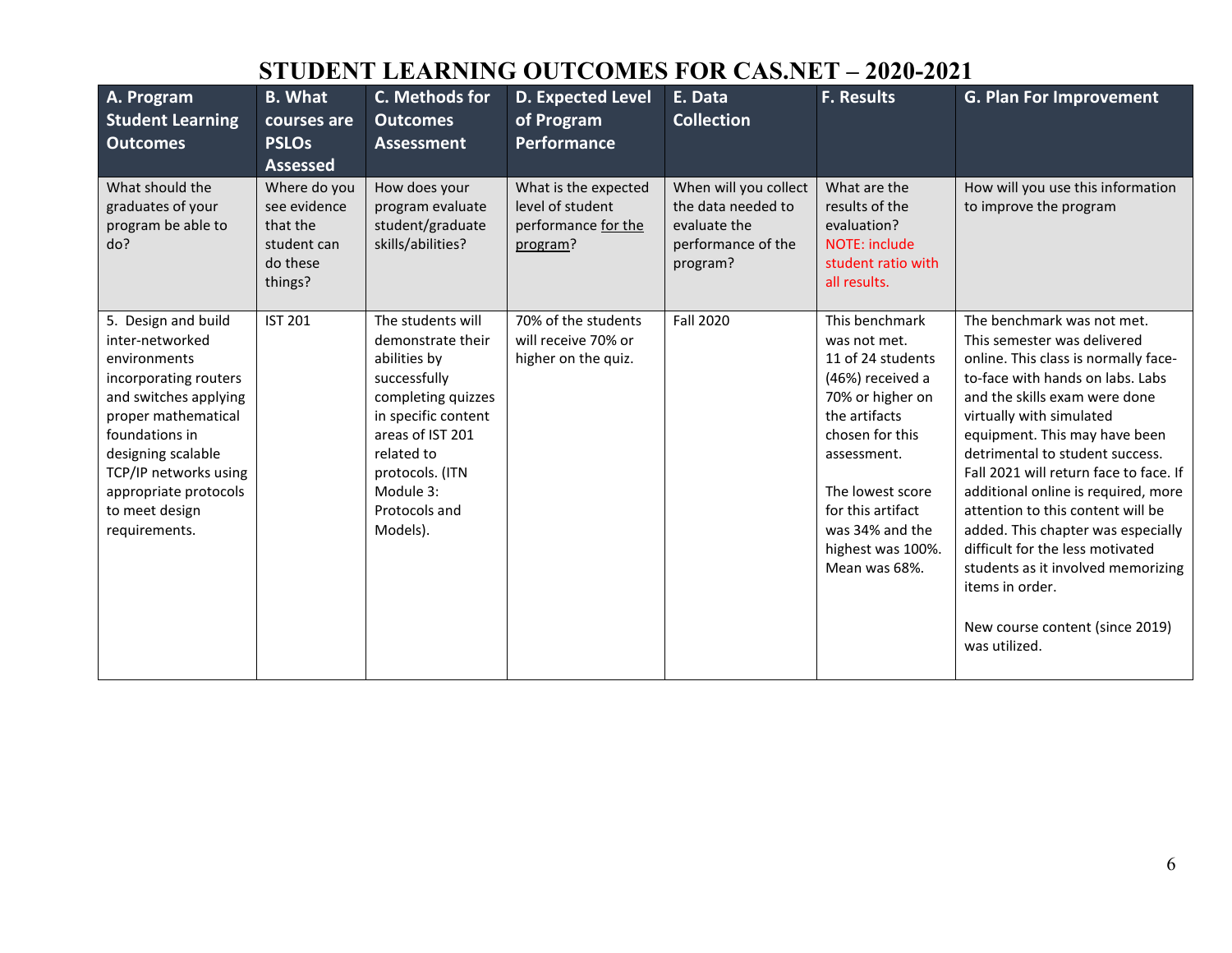### **CONTINUOUS STUDENT IMPROVEMENT**

**The PSLOs this cycle as compared to last cycle show improvement in many areas though direct comparison is difficult. This is primarily due to three changes. These changes were 1) in delivery due to COVID-19, 2) to the curriculum to make improvements based on IE findings and 3) due to technology updates and revisions to the content.** 

**Skills exams continue to be challenging to students especially during COVID-19 as we transitioned to all online delivery and online testing with simulations.** 

**NSM faculty continues to maintain rigor in all aspects of our delivery of content and assessments of student learning.**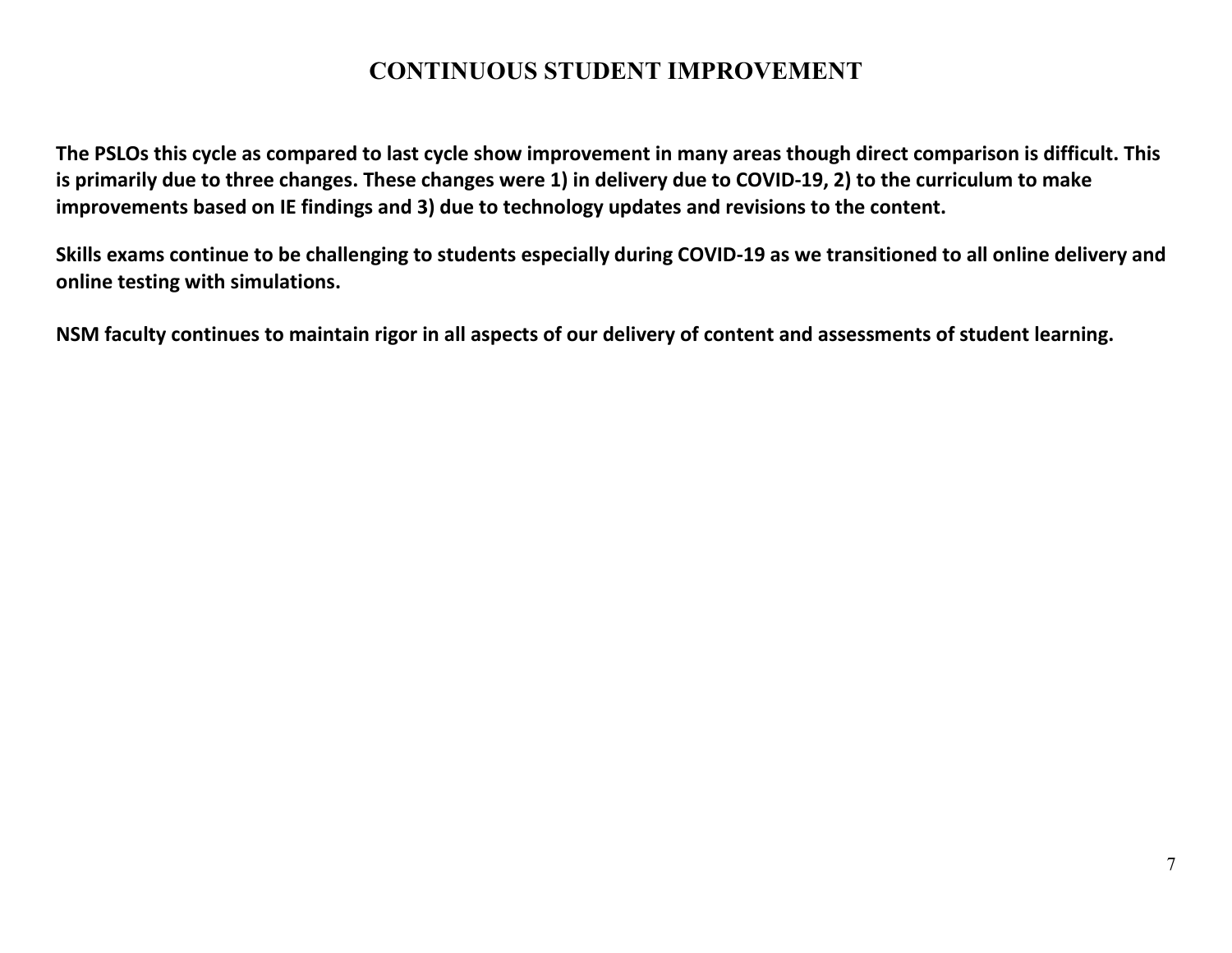#### **PROGRAM VITAL STATISTICS**

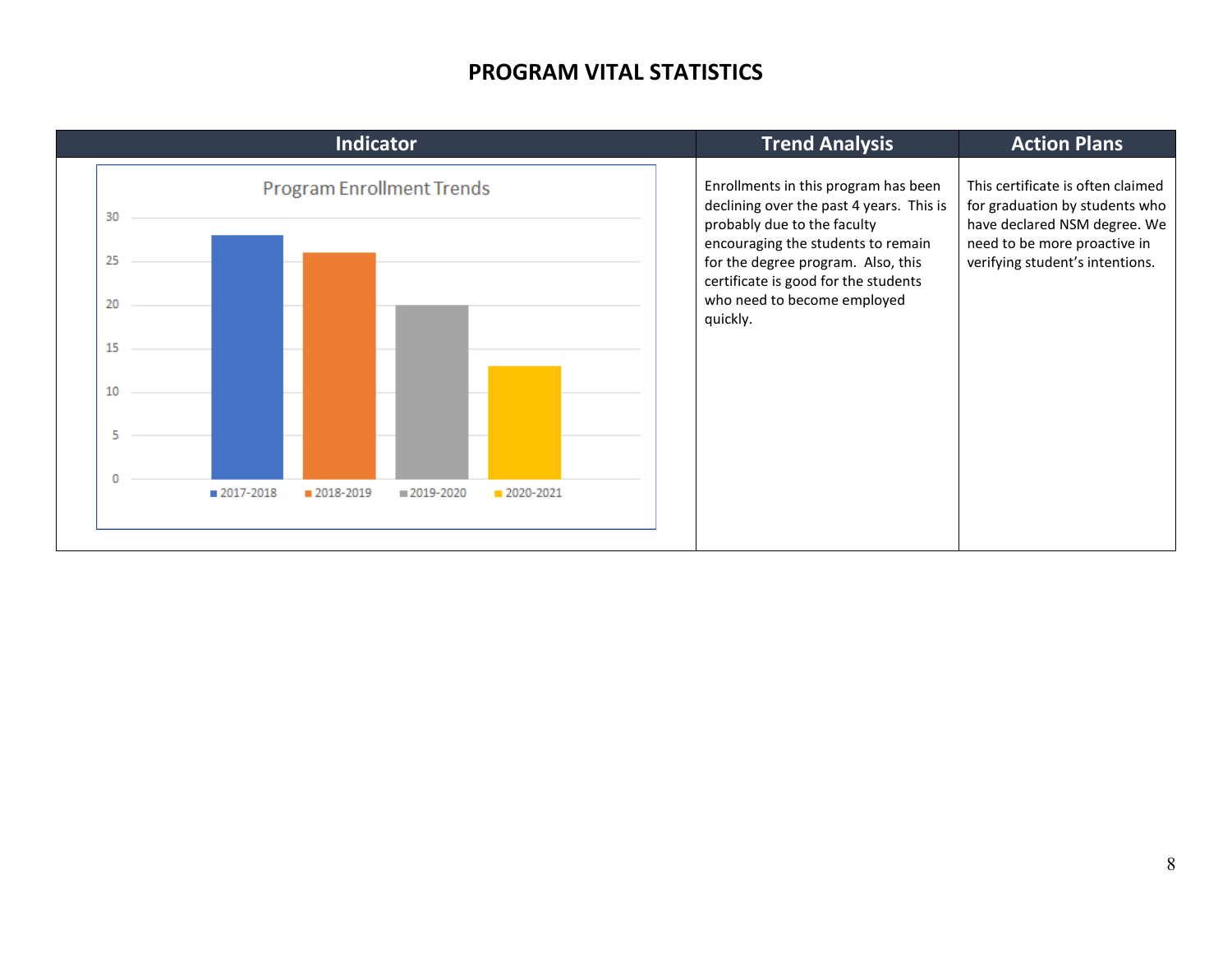| <b>Indicator</b>                                                                                  | <b>Trend Analysis</b>                                                                                                                                                                                                                                                                                                   | <b>Action Plans</b>                                                                                                 |
|---------------------------------------------------------------------------------------------------|-------------------------------------------------------------------------------------------------------------------------------------------------------------------------------------------------------------------------------------------------------------------------------------------------------------------------|---------------------------------------------------------------------------------------------------------------------|
| <b>Fall to Spring Persistence</b><br>100%<br>90%<br>80%<br>70%<br>60%<br>50%<br>40%<br>30%<br>20% | The persistence in this certificate has<br>been increasing over the past 3 years.<br>Faculty consider the 2018-2019 to be<br>anomaly. Students are being directed<br>toward the certificate or the NSM<br>degree depending on their desired<br>outcomes. As they make the correct<br>choice they have tended to remain. | Continue to coach students to<br>choose degree or certificate<br>that matches their medium-<br>and long-term goals. |
| 10%                                                                                               |                                                                                                                                                                                                                                                                                                                         |                                                                                                                     |
| 0%                                                                                                |                                                                                                                                                                                                                                                                                                                         |                                                                                                                     |
| ■ 2017-2018<br>2018-2019<br>2019-2020<br>2020-2021                                                |                                                                                                                                                                                                                                                                                                                         |                                                                                                                     |
|                                                                                                   |                                                                                                                                                                                                                                                                                                                         |                                                                                                                     |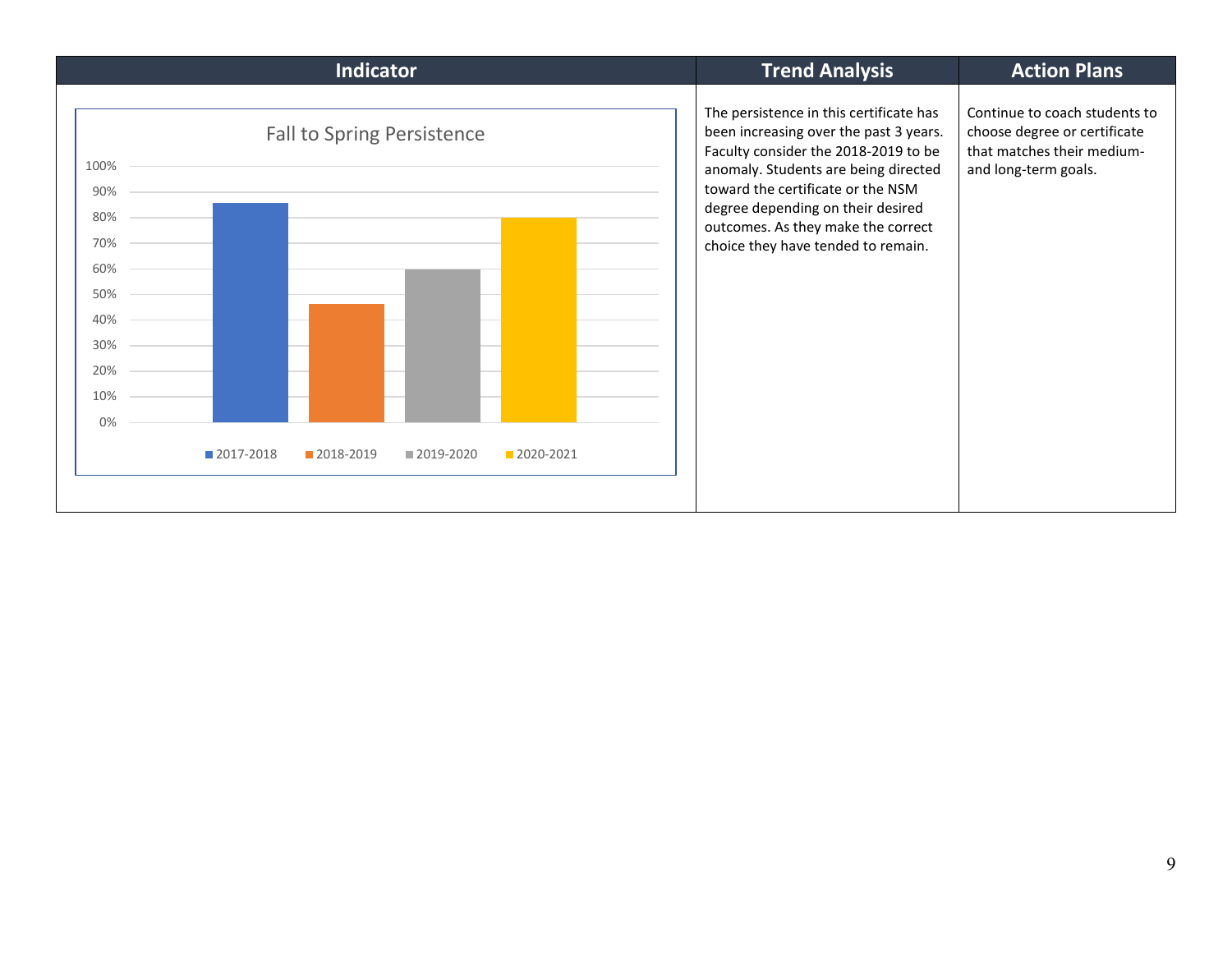